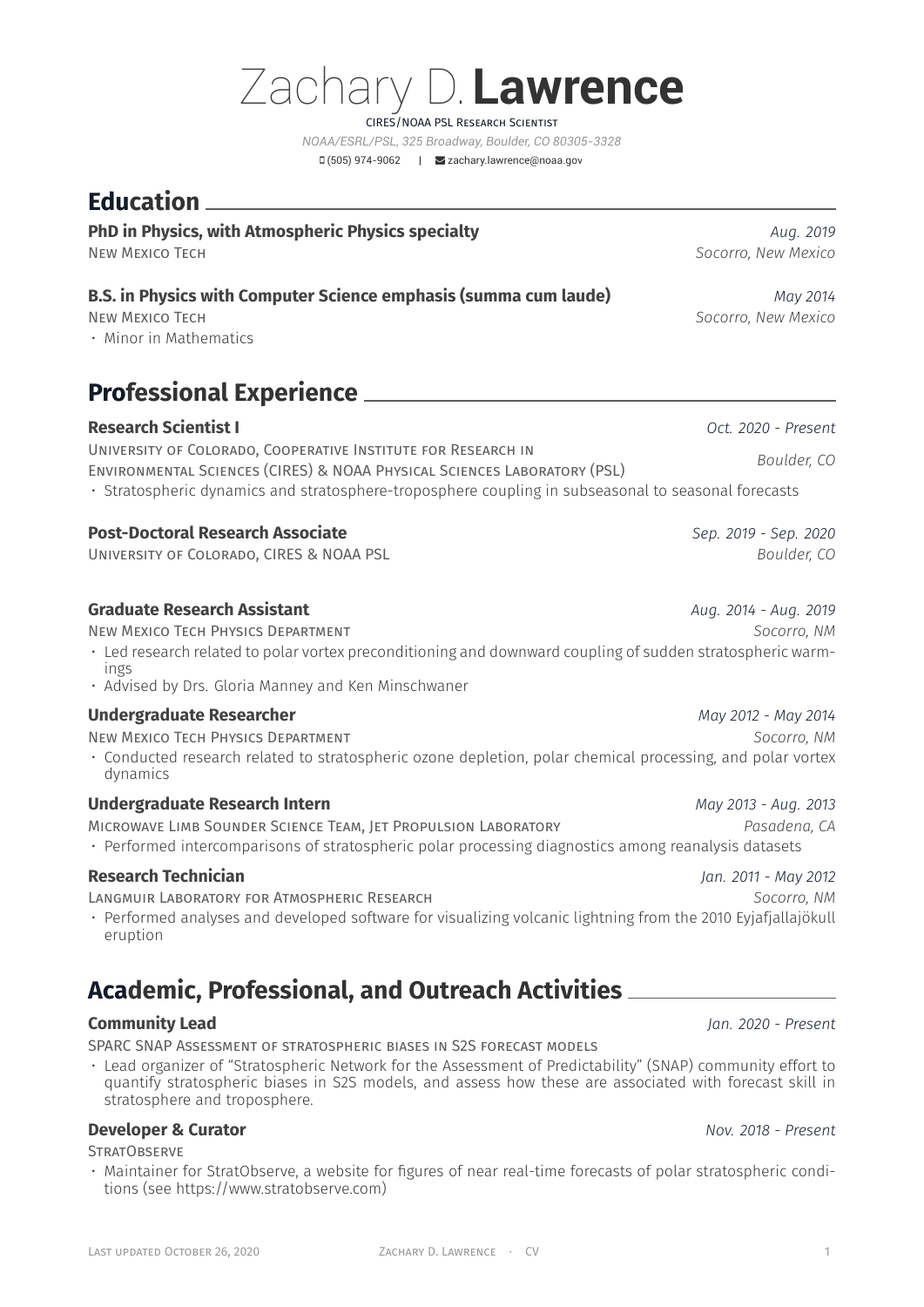#### Journal of Geophysical Research: Atmospheres, Geophysical Research Letters, Journal of Atmospheric Science, Journal of Climate

#### **Mentor to Undergraduate Researchers** *Jun. 2016 - Sep. 2019*

New Mexico Tech *Socorro, NM*

- Oversaw and advised NMT physics undergraduates on atmospheric research projects
- Taught scientific programming in python and IDL within Linux environments
- Former students: Nick Sheerin, Sean Palmer, Noah d'Antonio

### **Research Assistant** *Aug. 2014 - Sep. 2019*

### NorthWest Research Associates / Jet Propulsion Laboratory

- Prepared bi-weekly stratospheric meteorology and trace gas updates for the Microwave Limb Sounder team at JPL.
- Managed and provided support for Dr. Gloria Manney's lab computer systems

### **Contributor** *2013 - Present*

SPARC Reanalysis Intercomparison Project (S-RIP)

• Author and contributor for the Extratropical Upper Troposphere/Lower Stratosphere Chapter (chapter 7), and Stratospheric Polar Processes Chapter (chapter 10)

### **Subject Organizer and Administrator** *Feb. 2016 & 2017*

New Mexico Science Olympiad *Socorro, NM*

• Oversaw the development, organization, and administration of the meteorology element exams

### **Contributor** *2013*

WMO Twenty Questions and Answers About the Ozone Layer: 2014 Update

• Prepared a figure and contributed text for Question 10

### **Organizer & IT Czar** *June 2012*

2012 SPARC Data Assimilation Workshop *Socorro, NM* • Organized meeting and controlled presentation equipment

# **Honors & Awards**

| <b>Albert Petschek Award</b>                                                                                             | May 2019<br>Socorro, NM |  |
|--------------------------------------------------------------------------------------------------------------------------|-------------------------|--|
| NEW MEXICO TECH PHYSICS DEPARTMENT<br>$\cdot$ Awarded for excellence in theoretical physics                              |                         |  |
| <b>Langmuir Award</b>                                                                                                    | May 2018                |  |
| <b>NEW MEXICO TECH</b><br>$\cdot$ Awarded for outstanding published research paper                                       | Socorro, NM             |  |
| Outstanding graduate student presentation award                                                                          | June 2017               |  |
| AMERICAN METEOROLOGICAL SOCIETY (AMS), 19TH CONFERENCE ON MIDDLE<br>Portland, OR<br><b>ATMOSPHERE</b>                    |                         |  |
| · Awarded for presentation: "Characterizing stratospheric polar vortex variability with computer vision tech-<br>niques" |                         |  |

### **NASA Earth and Space Science Fellowship** *Aug. 2016 - Present*

National Aeronautics and Space Administration (NASA)

• Project title: "Polar vortex portents: Identifying polar vortex preconditioning signals prior to stratospheric warmings and precursors to their tropospheric influence"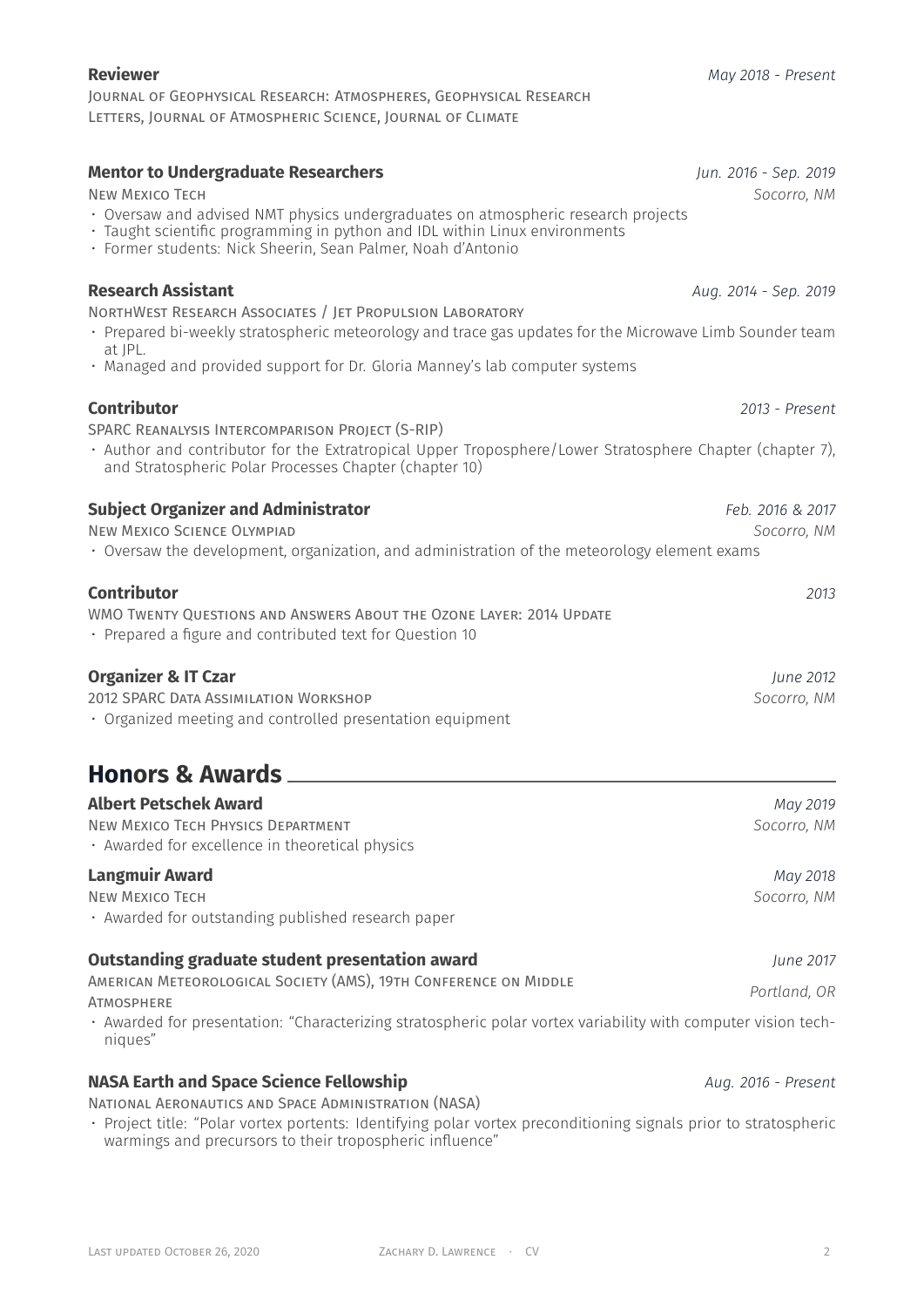#### **NMSGC Graduate Scholarship** *Jan. 2016*

New Mexico Space Grant Consortium (NMSGC)

• Awarded for research project investigating relationships between Upper Tropospheric/Lower Stratospheric ozone and Upper Tropospheric jets

#### **Abraham and Ester Brook Award** *May 2013*

New Mexico Tech Physics Department *Socorro, NM*

• For excellence in undergraduate physics

## **Professional Memberships**

- Since 2013 **American Geophysical Union**, Member
- Since 2013 **American Meteorological Society**, Member
- Since 2011 **American Physical Society**, Member
- Since 2013 **Sigma Pi Sigma (Physics Honor Society)**, Member

## **Skills**

| <b>COMPUTING</b>                                    |                                                                                                                                                                                                                                          |                                                                                                                                                                                                                                                                                                           |  |  |
|-----------------------------------------------------|------------------------------------------------------------------------------------------------------------------------------------------------------------------------------------------------------------------------------------------|-----------------------------------------------------------------------------------------------------------------------------------------------------------------------------------------------------------------------------------------------------------------------------------------------------------|--|--|
|                                                     | Extensive experience with C, IDL, MATLAB, and Python; good knowledge of Fortran and Java.<br><b>Programming</b><br><b>Scientific Python</b><br>Extensive experience doing analysis & visualizations using numpy, scipy, matplotlib, etc. |                                                                                                                                                                                                                                                                                                           |  |  |
| <b>Tools</b><br><b>Data Formats</b><br><b>Linux</b> |                                                                                                                                                                                                                                          | Experienced with various tools, including git, bash, ETFX, jupyter notebooks, etc.<br>Extensive experience with handling, reading, and writing NetCDF, HDF, and GRIB files.<br>Experienced with conventional sysadmin tasks with Linux machines (configuration, networking, backups,<br>monitoring, etc.) |  |  |
| <b>Web Dev</b>                                      |                                                                                                                                                                                                                                          | Basic knowledge of HTML, CSS, and javascript.                                                                                                                                                                                                                                                             |  |  |
| <b>MISCELLANEOUS</b>                                |                                                                                                                                                                                                                                          |                                                                                                                                                                                                                                                                                                           |  |  |
| <b>Electronics</b>                                  |                                                                                                                                                                                                                                          | Experienced with basic design and development of analog/digital circuits, soldering,<br>electronic testing instrumentation (e.g., multimeters, oscilloscopes, function generators), etc.                                                                                                                  |  |  |
| <b>Computer Systems</b>                             |                                                                                                                                                                                                                                          | Extensive experience with building, maintenance, and repair of computer systems<br>(laptops, desktops, and servers).                                                                                                                                                                                      |  |  |
| <b>Graphics Processing</b>                          |                                                                                                                                                                                                                                          | Proficient with Photoshop, GIMP, and ImageMagick tools.                                                                                                                                                                                                                                                   |  |  |

## **Publications**

- Lim, E.-P., H. H. Hendon, A. H. Butler, D.W.J. Thompson, **Z. D. Lawrence**, A. A. Scaife, T. G. Shepherd, I. Polichtchouk, H. Nakamura, C. Kobayashi, R. Comer, L. Coy, A. Dowdy, R. D. Garreaud, P. A. Newman, and G. Wang, *The 2019 Southern Hemisphere polar stratospheric warming and its impacts*, submitted to Bulletin of the American Meteorological Society, 2020.
- **Lawrence, Z. D.**, J. Perlwitz, A. H. Butler, G. L. Manney, P. A. Newman, S. H. Lee, & E. R. Nash, *The Remarkably Strong Arctic Stratospheric Polar Vortex of Winter 2020: Links to RecordBreaking Arctic Oscillation and Ozone Loss*, J. Geophys. Res., 125, e2020JD033271. https://doi.org/10.1029/2020JD033271, 2020.
- Lee, S. H., **Z. D. Lawrence**, A. H. Butler, & A. Y. Karpechko, *Seasonal Forecasts of the Exceptional Northern Hemisphere Winter of 2020*, Geophys. Res. Lett., 47, e2020GL090328. https://doi.org/10.1029/2020GL090328, 2020.
- Manney, G. L., N. J. Livesey, M. L. Santee, L. Froidevaux, A. Lambert, **Z. D. Lawrence**, L. F. Millán, J. L. Neu, W. G. Read, M. J. Schwartz, & R. A. Fuller, *Record<sup>1</sup> low Arctic stratospheric ozone in 2020: MLS observations of chemical processes and comparisons with previous extreme winters*, Geophys. Res. Lett., 47, e2020GL089063. https://doi.org/10.1029/2020GL089063, 2020.